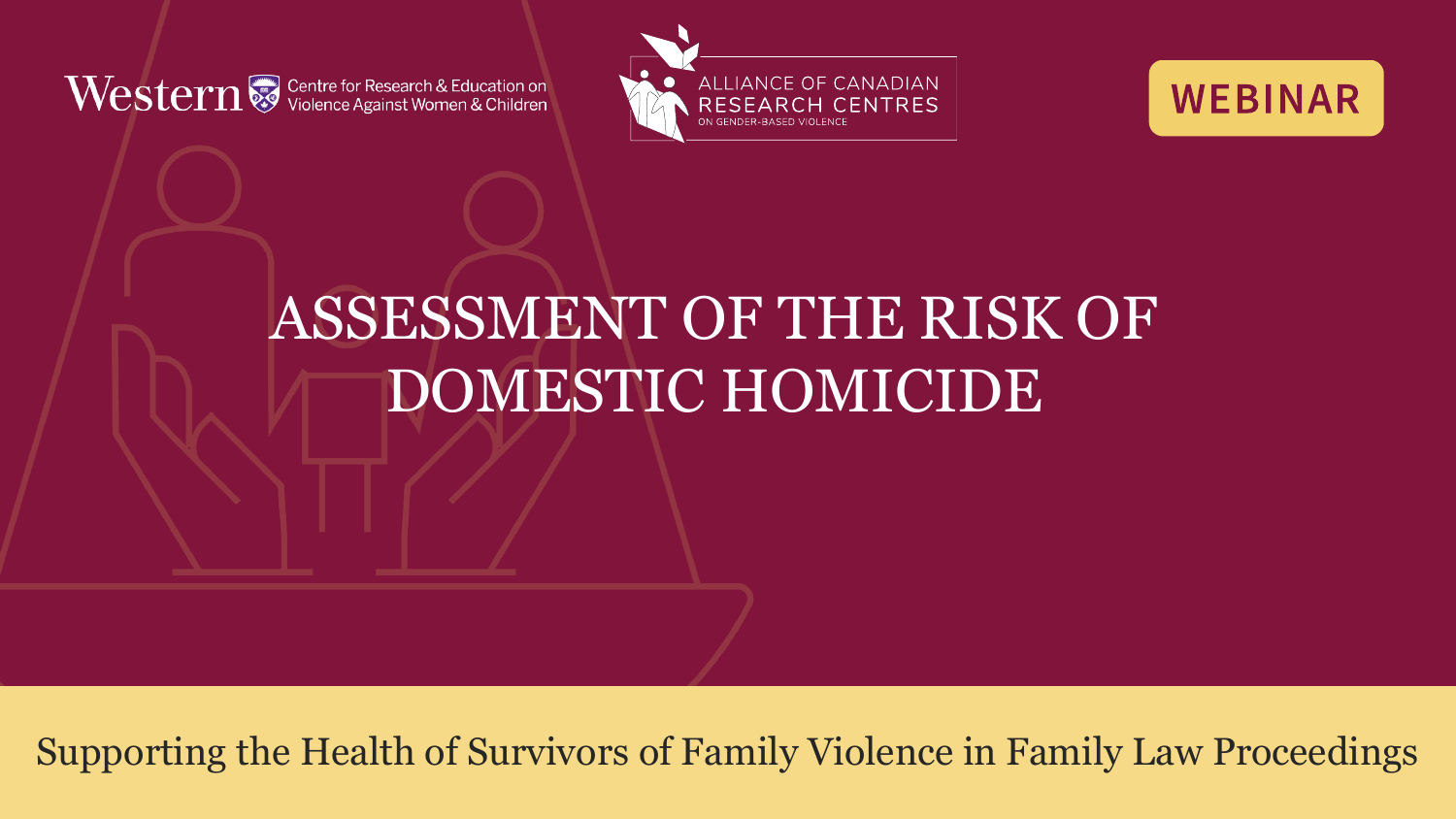Please think about the traditional lands you are currently situated on and join us in **acknowledging and thanking the generations of Indigenous peoples** who have cared for these Lands and in celebrating the continued strength and spirit of Indigenous Peoples. The ongoing work to make the promise of truth and reconciliation real in our communities and in particular to bring justice for murdered and missing Indigenous women and girls across the country should inform our discussions in this webinar and beyond.

Western Western & Centre for Research & Education on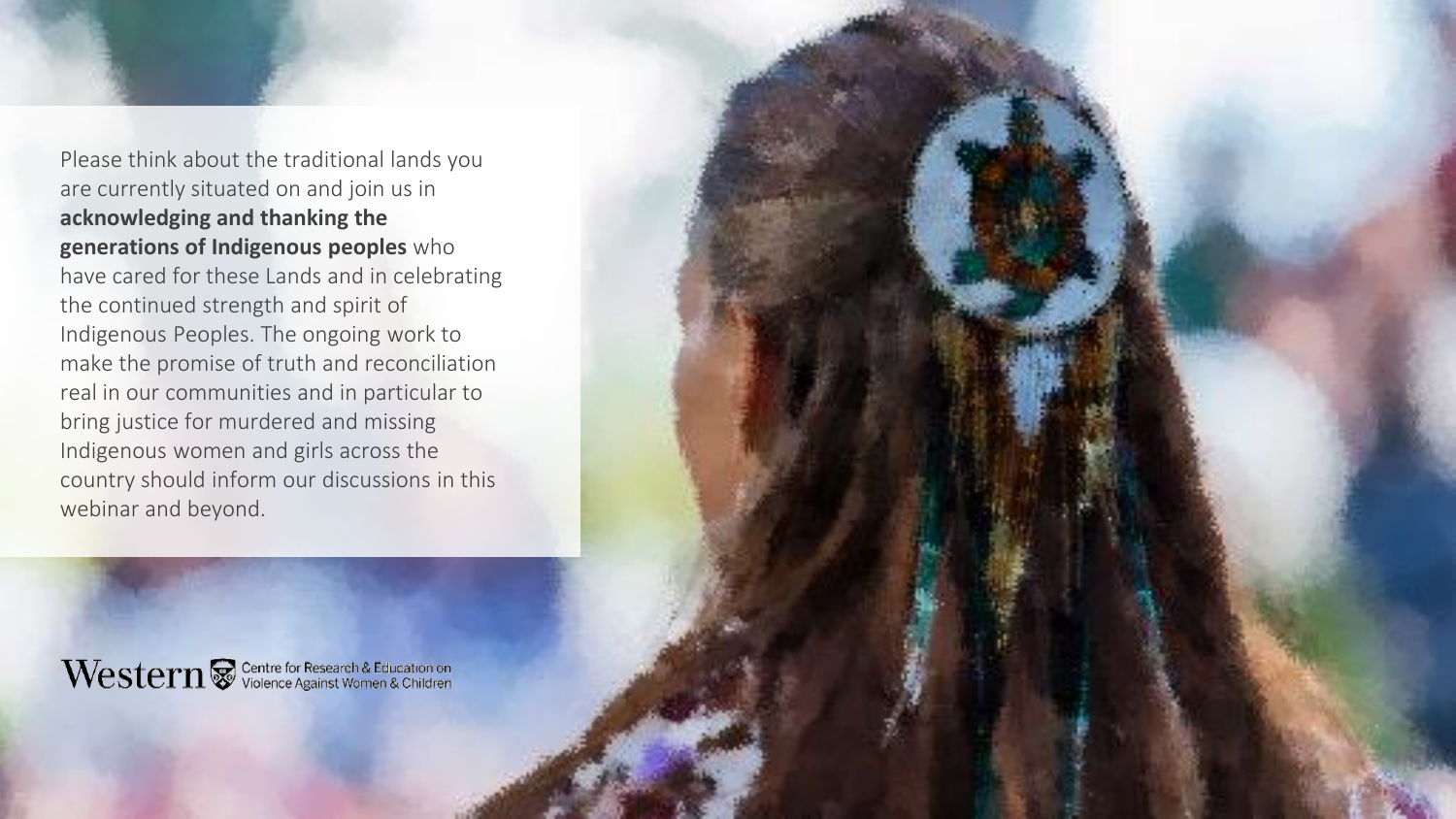FVFL - Supporting the Health of Survivors of Family Violence in Family Law Proceedings

### Welcome to our webinar!



With financial contribution from



**Public Health** Agency of Canada Agence de la santé<br>publique du Canada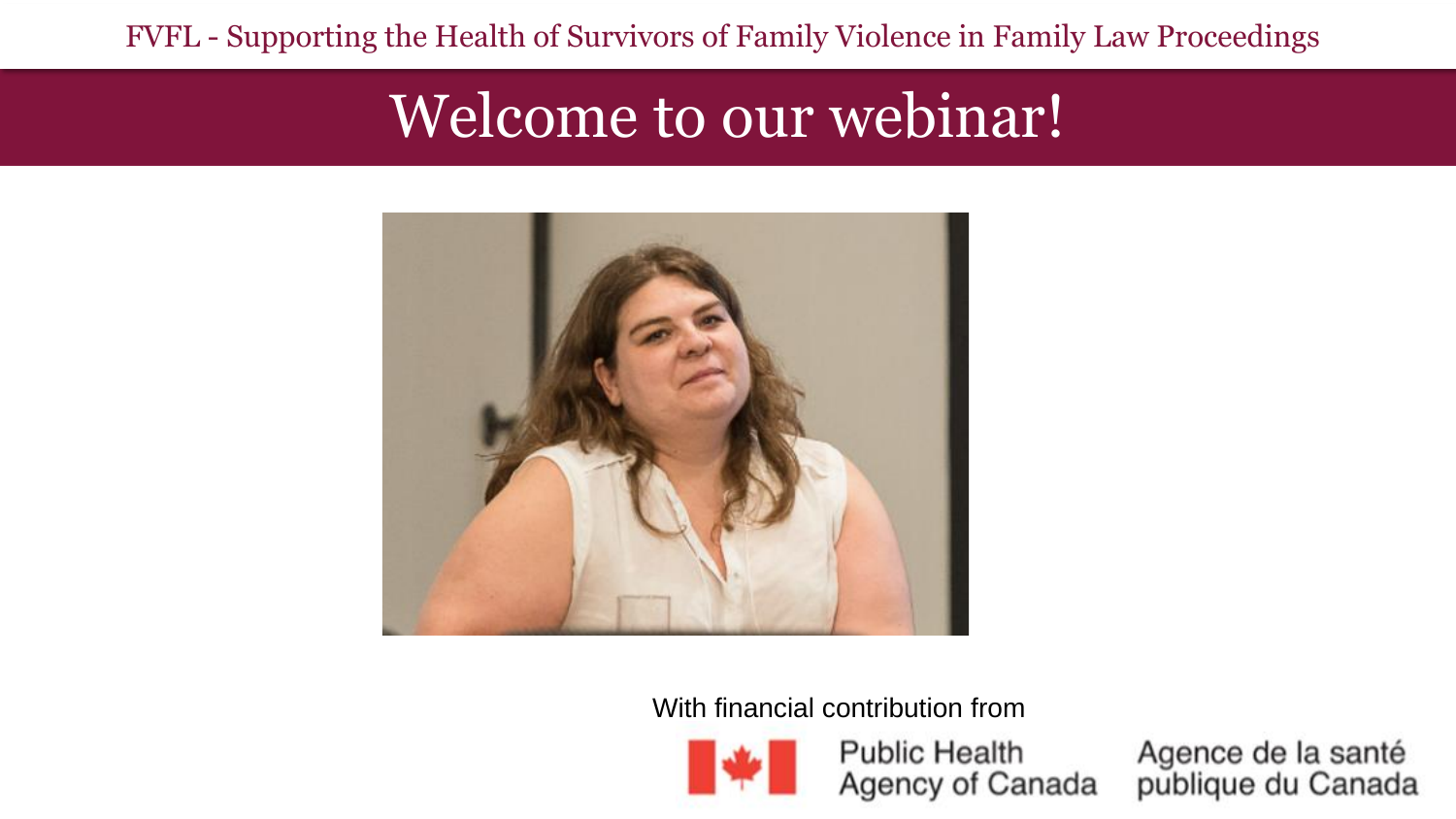### Before we start:

- $\mathbb{R}$  All attendees are **muted** during the webinar. If you are **experiencing issues**, please type into the chat box.
- If you have a **question** for the webinar speakers, please type into the **Q&A box** and we will spend 15 mins near  $\ddot{\bullet}$ the end on Questions and Answers.
- There will be an **evaluation link in the chat box at the end** of the webinar, please fill out the form as your  $\mathcal{O}^{\prime}$ feedback will guide our future webinars. Once you complete the evaluation form, you will be directed to a website where you will be prompted to enter your full name and email address. **A certificate of attendance will be generated and emailed to you**.
- **Presentation slides are posted on our website**, there will be a link in the chat box.  $\bigoplus$ The webinar recording will be posted on our website within the next few days.
- 旨 **Code of conduct** is in the chat function.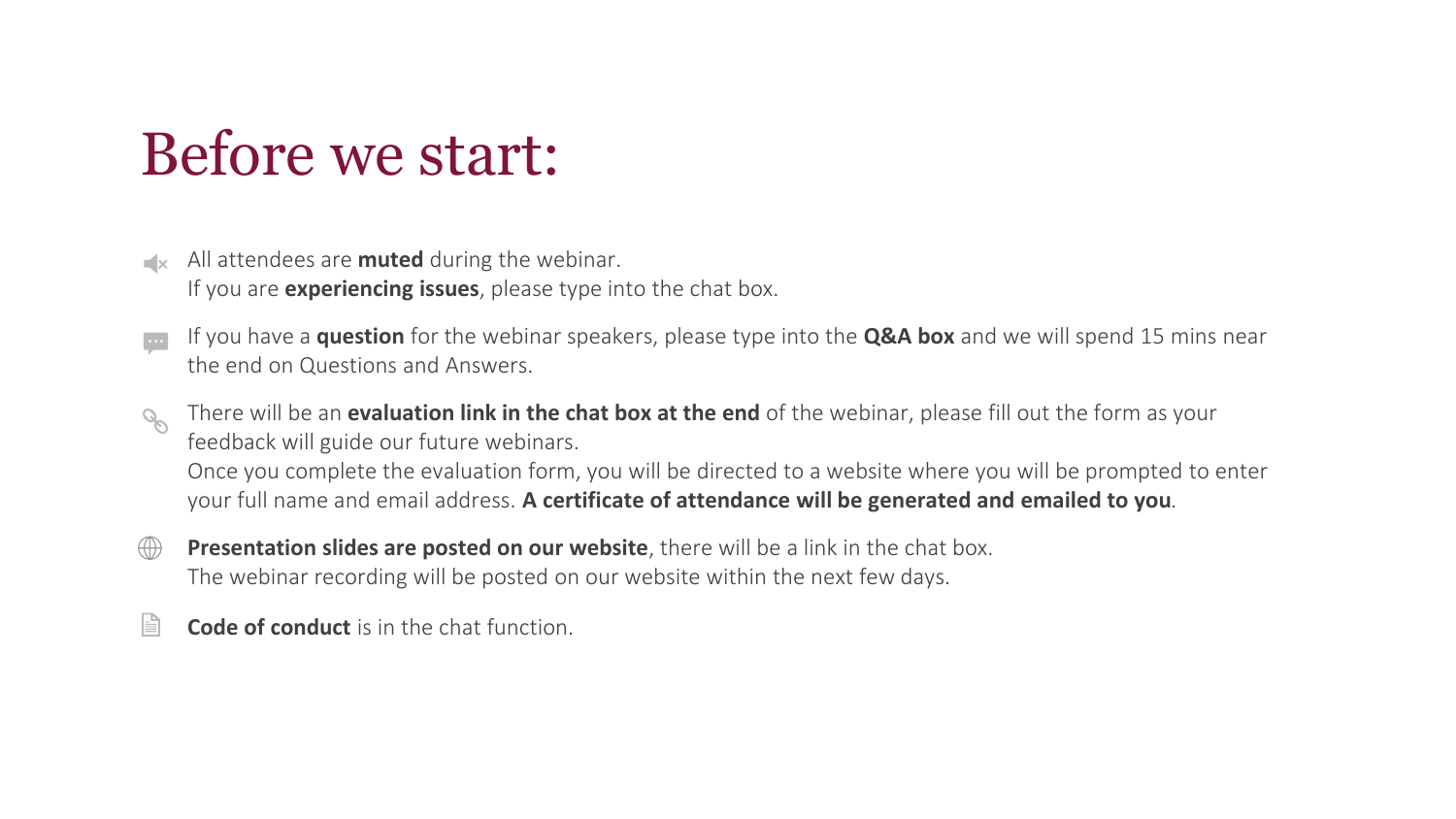### Christine Drouin

Christine Drouin holds a master's degree in criminology from the University of Montreal. As a research professional at UQAM, she participated in the development of tools on the prevention of spousal homicide offered to shelters, police officers and organizations helping people with violent behavior. She has also participated in various research projects on domestic violence and consultation

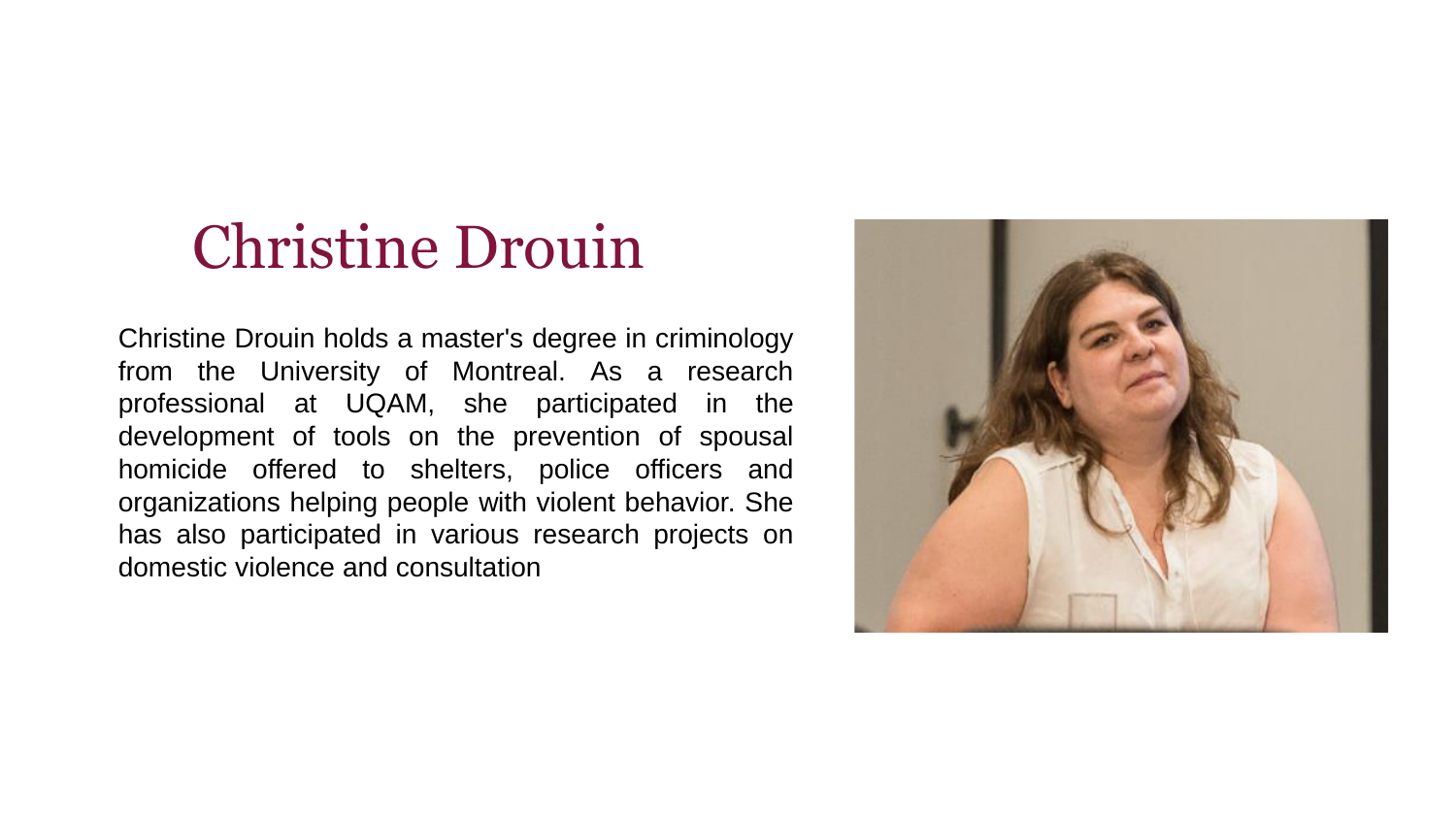

- In Quebec between 2016 and 2020, 48 spousal homicides were perpetrated, including 11 in 2020.
- In Canada in 2018, 33% of homicides were perpetrated by a family member. A total of 75 women and 21 men were victims of spousal homicide.
- In 2017, 30,000 women were killed by an intimate partner worldwide, which is approximately 82 women per day.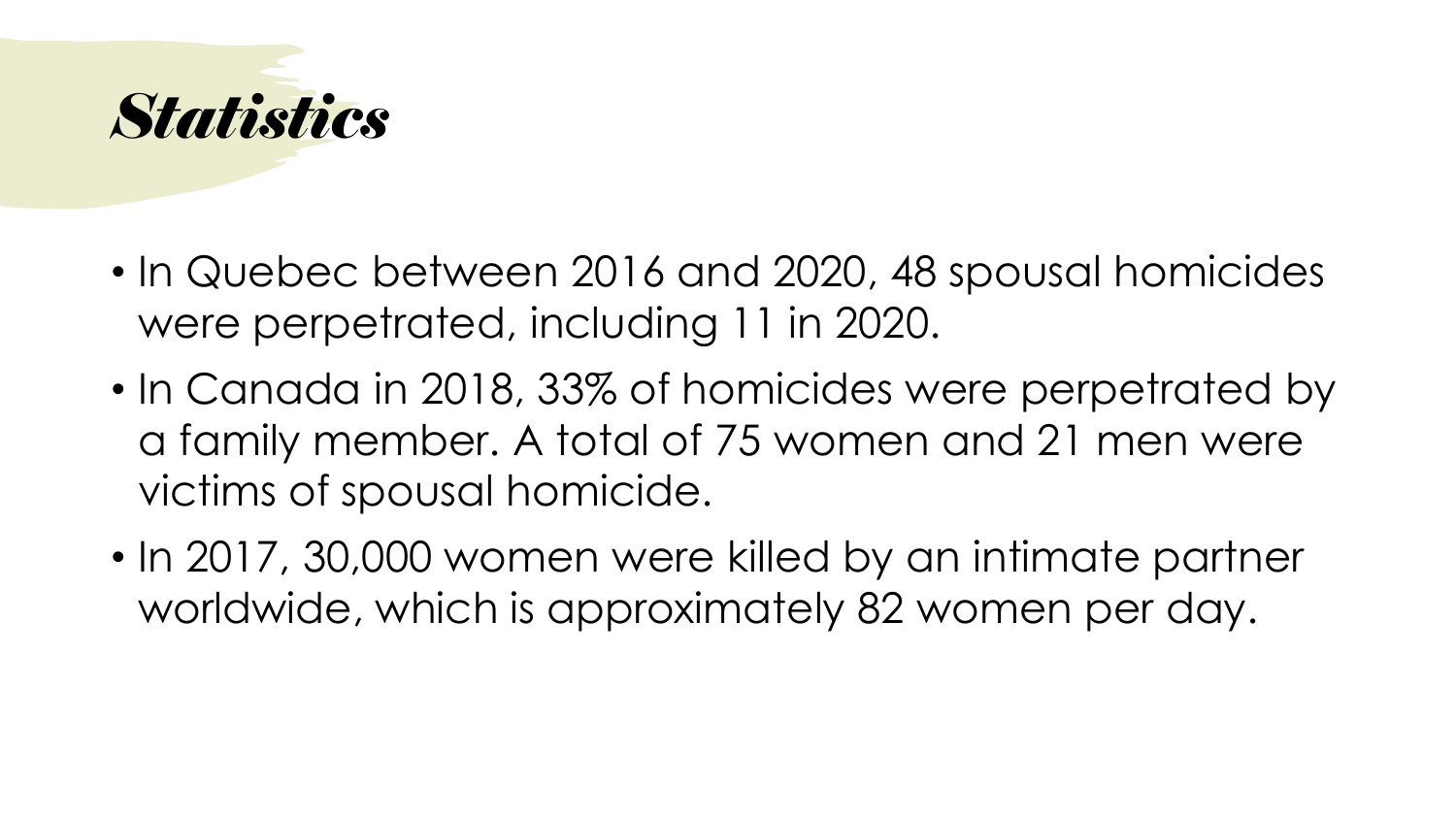### *Statistiques* Statistics

#### FIG. 3 - TAUX DE FEMMES PAR 100 000 HAB. TUÉES PAR LEUR CONJOINT\*, CANADA, 1974-2020



Source : Statistique Canada, Enquête sur les homicides. \*Comprend les conjoints mariés, les conjoints de fait et les conjoints séparés ou divorcés.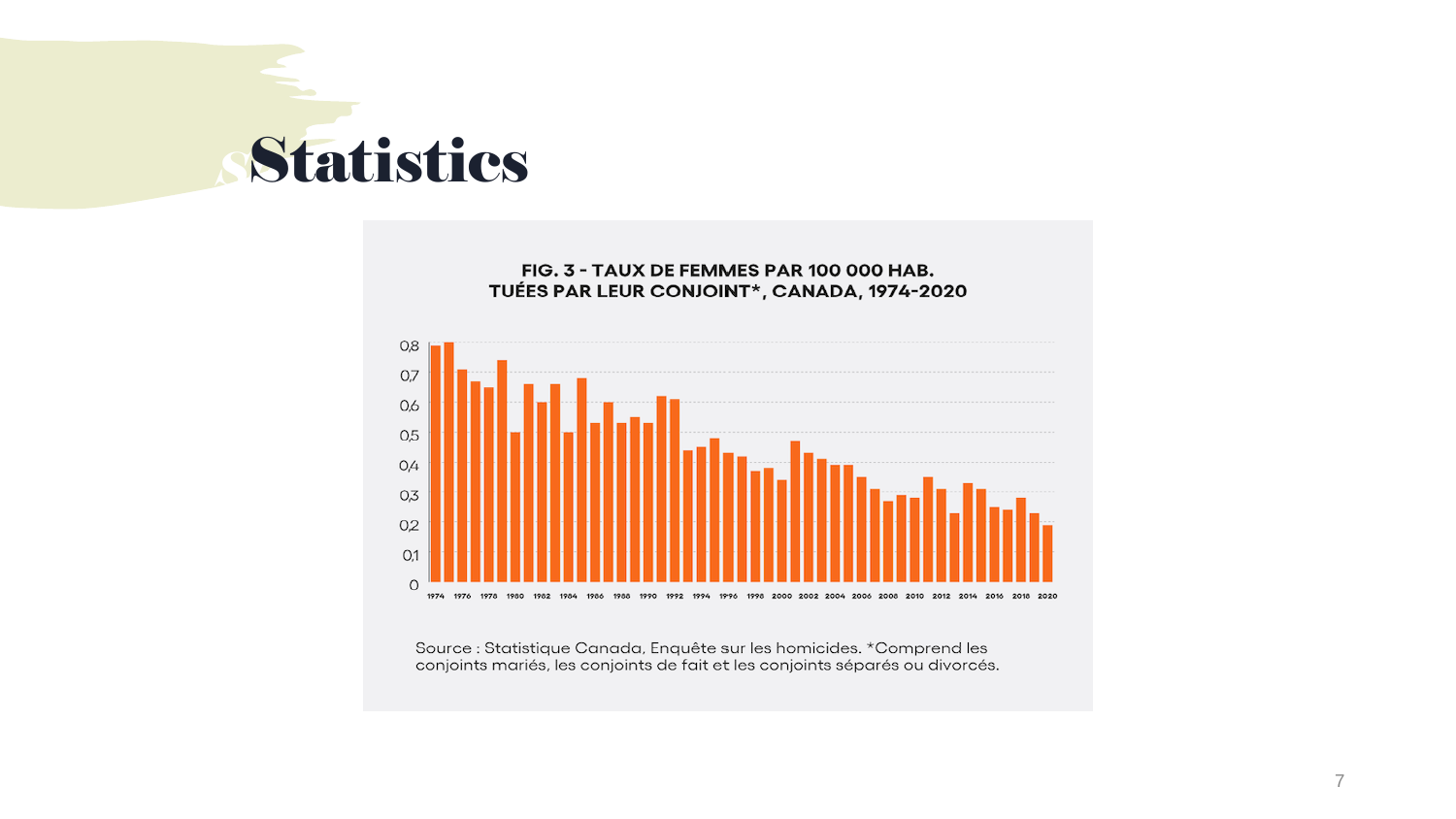

Between 2008-2018 in Quebec (INSPQ, 2021):

- 113 situations (domestic homicides=69; filicides=7; familicides=5; other deaths=37)
- 165 people died in a context of domestic violence, including 82 victims of domestic violence, 56 perpetrators and 27 collateral victims (20 were minors)
- 75 victims died by homicide and 7 by suicides
- 36 perpetrators died by homicide-suicide, 12 by suicide, 4 by homicide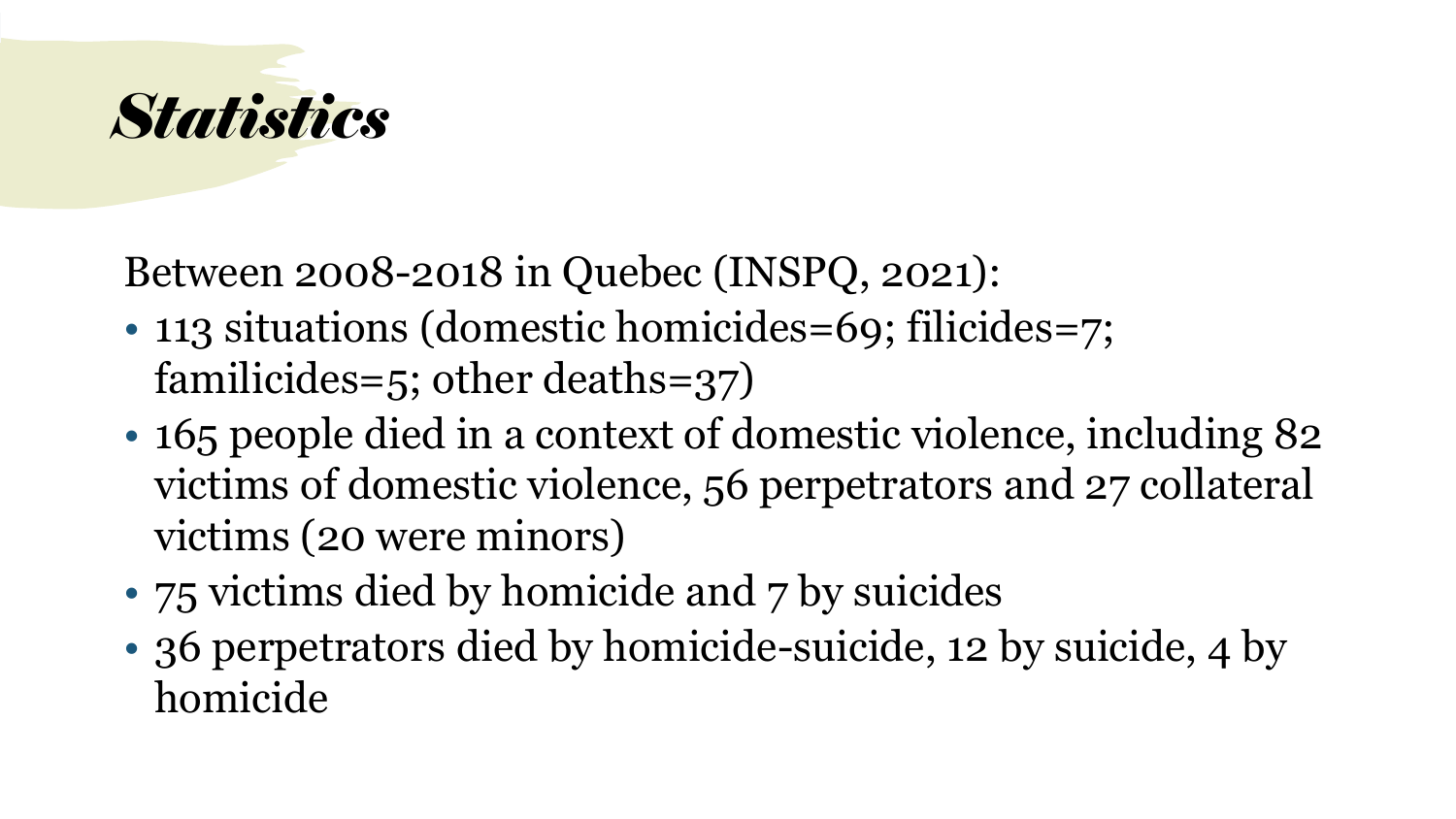### *Canadian Domestic Homicide Prevention Initiative (2010-2015)*

- 418 domestic homicides occurred in Canada, for a total of 476 victims. Among them were 427 adults (90%) and 49 children (10%).
- Women make up 79 percent of adult victims, men 21 percent. Among children, girls represent 53 percent of the victims and boys 47 percent.
- The majority of adult victims were between the ages of 25 and 34 (28%). The average age of the victims was 39 years old. Among the children, the victims were from less than one year old for the youngest to 13 years old, for an average age of six years.
- 443 people have been charged in the 418 reported domestic homicide cases. Most of them were men (86%). Of the 443 defendants, 21 percent committed suicide and 7 percent attempted suicide following the homicide.
- The majority of the accused were between the ages of 25 and 34 (25%), with an average age of 40.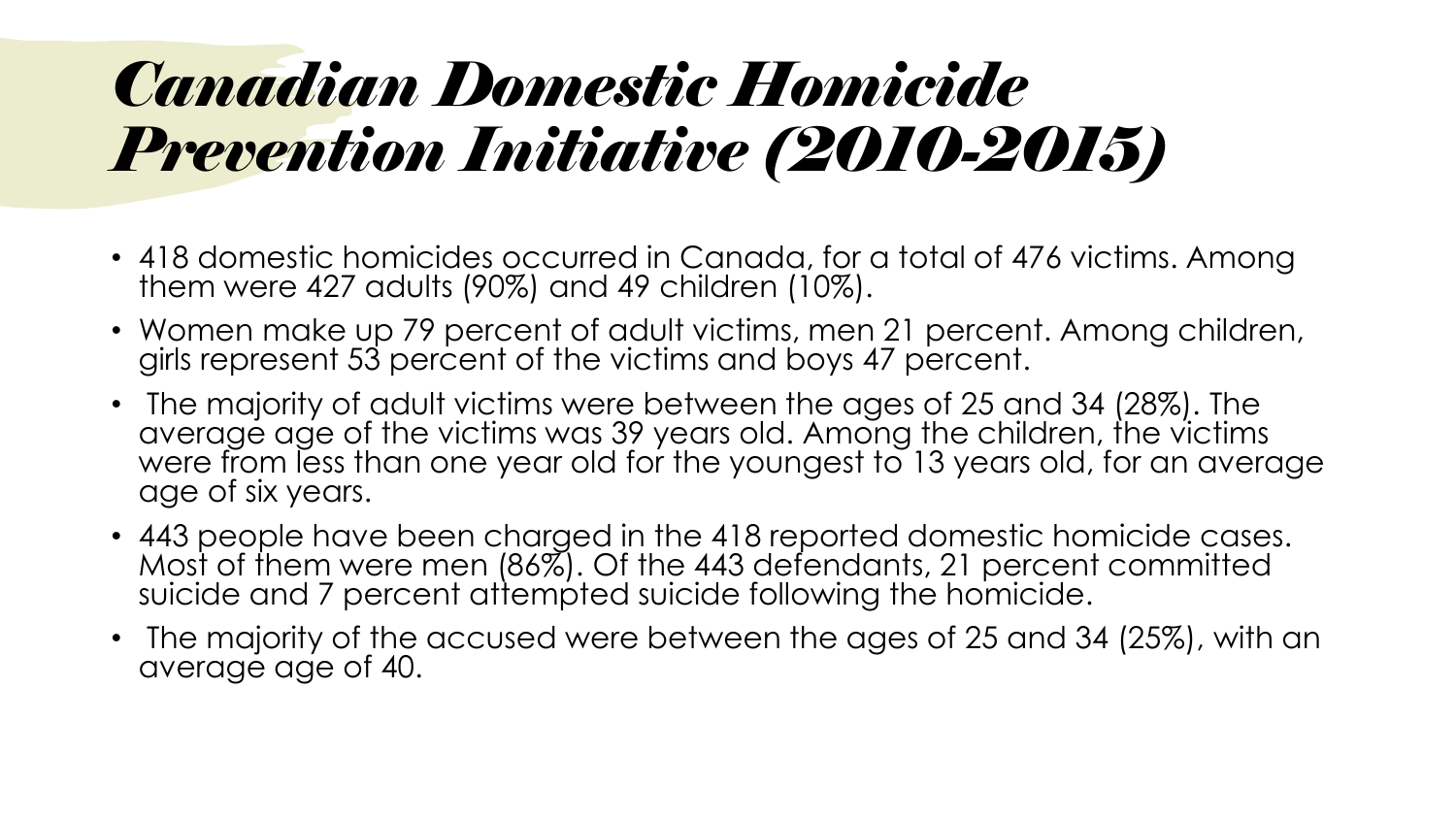# *Risk Assessemenmt*

Structured Professional Judgment

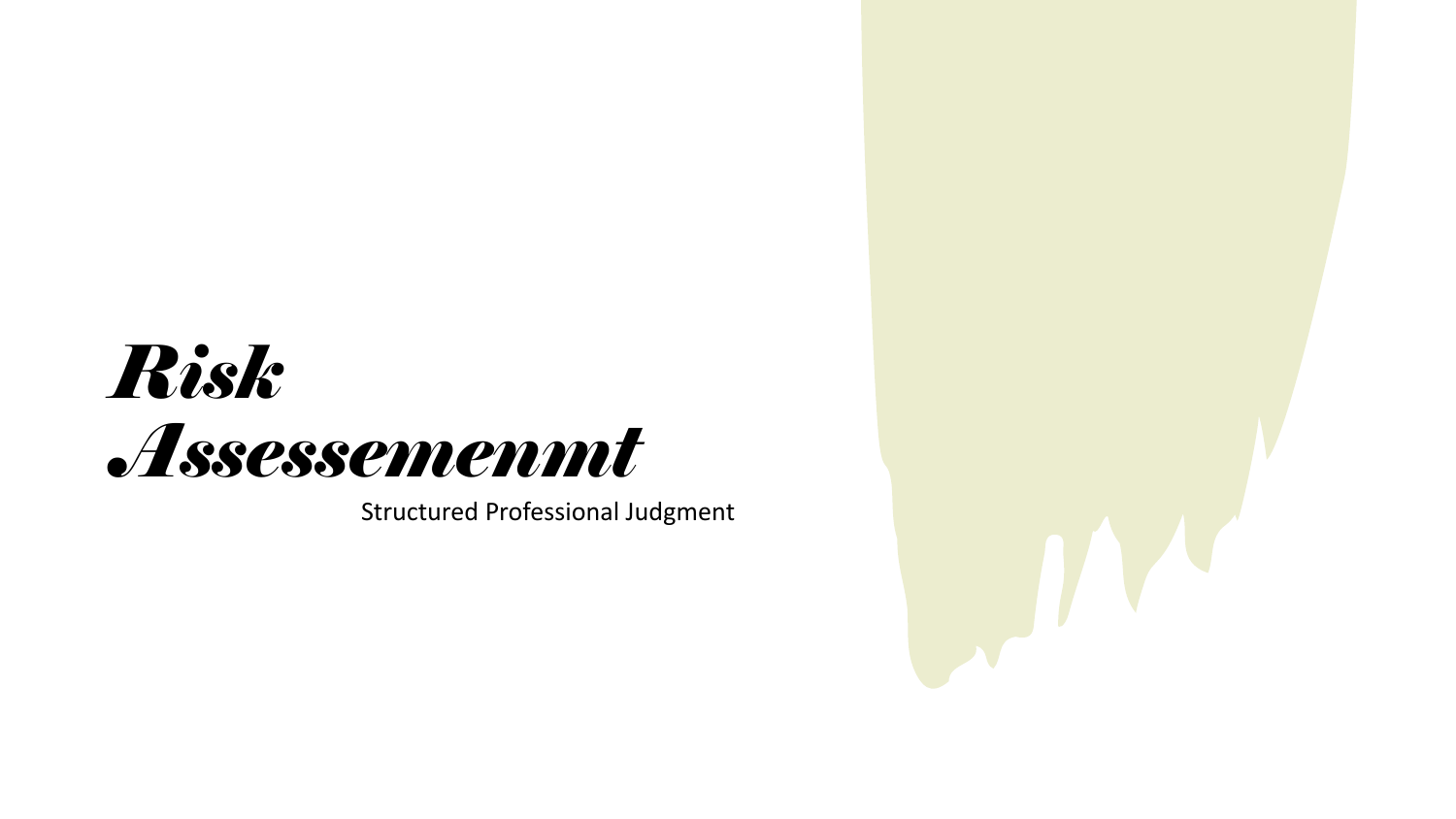### *Risk Assessement*

Three approaches to risk estimation:

- The actuarial approach
	- Standardized tools
- The unstructured professional approach
	- Specific elements from clinical experience
- The structured professional approach
	- Pragmatic and empirical theoretical data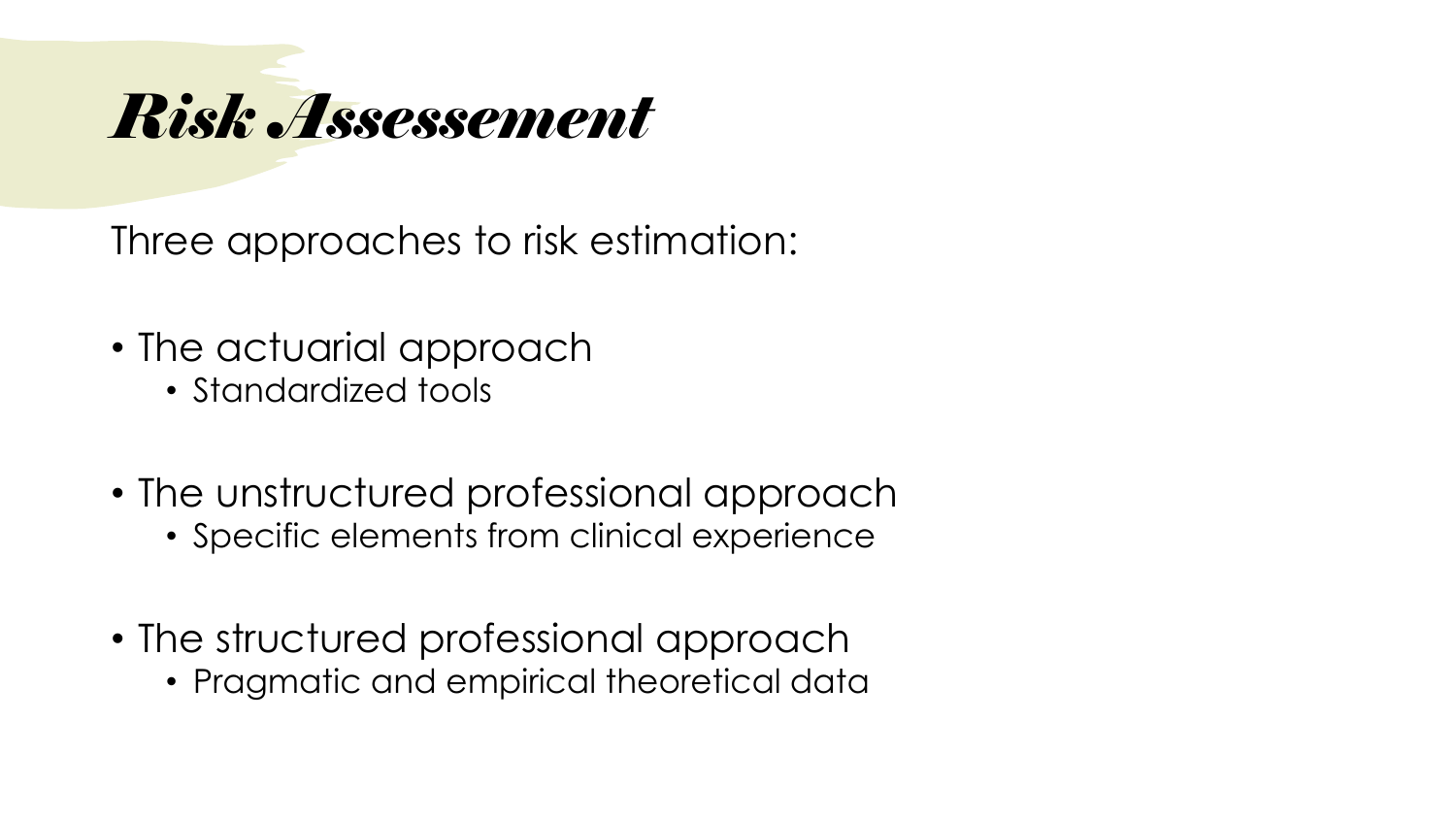### *Intervening with men to prevent spousal homicide*

Intervenir auprès des hommes pour prévenir



Research objects

- 1) list the best practices of organizations
- 2) adapt the guide first developed for shelters (Drouin and Drolet, 2004) according to the reality of organizations working with men with violent behavior;
- 3) broaden the knowledge of workers on the issue of spousal homicide through training days.

To get the guide for free: Consult the websites [www.criviff.qc.ca](http://www.criviff.qc.ca/) or [www.acoeurdhomme.com](http://www.acoeurdhomme.com/)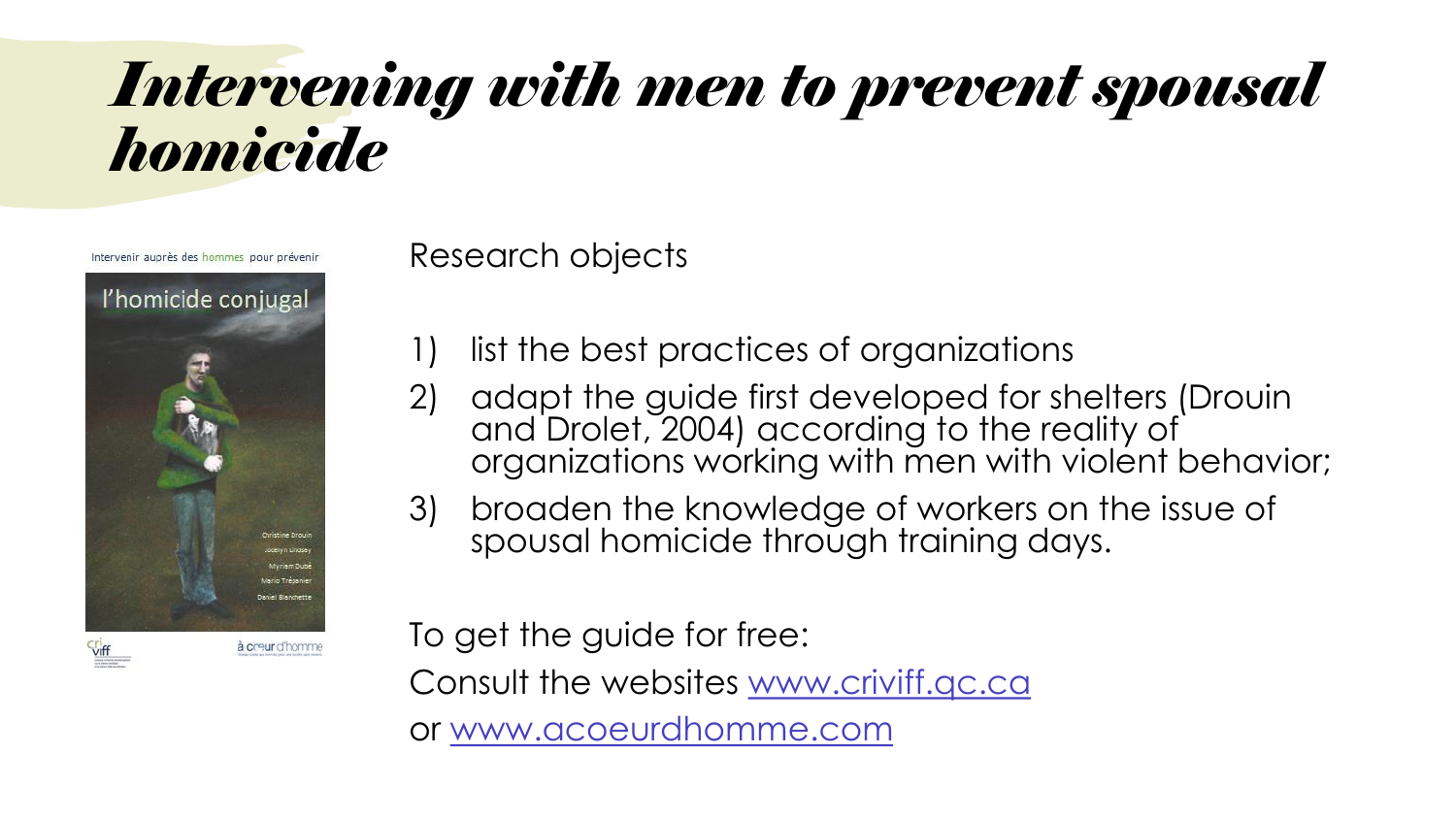#### **APPRÉCIATION DE RISQUE D'HOMICIDE CONJUGAL**

#### **ÉLÉMENTS DE RISQUES ÉVÉNEMENTS ÉLÉMENTS PRÉCIPITANTS DE PROTECTION** - Éléments de risque chroniques soit, qui Séparation imminente Absence d'idéation et de scénario **RISQUE** durent ou se répètent dans le temps ou récente: Capable d'envisager le deuil de la rupture **MODÉRÉ** - tentative de ● Garde un sentiment d'espoir face à la vie réconciliation Reconnaît sa capacité à agir pour son bien-être - présence d'un nouveau partenaire Reconnaît l'autonomie de l'autre comme une réalité: l'autre cesse d'être vu comme simple objet (de satisfaction - déménagement ou de frustration) Éléments de risque circonstanciels qui<br>viennent s'ajouter au risque modéré Ouverture à l'autre Pertes significatives: **RISQUE AGGRAVÉ** et aggraver la situation - impression de perte Reconnaît ses comportements violents, les impacts négatifs liée aux enfants et démontre une volonté de changement lex: réception du Reconnaît ses éléments déclencheurs et agit pour se protéger jugement légal (capable de faire des scénarios de protection et de les appliquer) perçu défavorable, enjeux de garde) Reconnaît la valeur de sa partenaire dans son rôle de mère - perte financière Capable de demander de l'aide Éléments de risque critiques qui viennent ● Présence et support du réseau social **RISQUE** s'aiouter au risque modéré et intensifier ● Tout autre événement Respecte les conditions et les lois par crainte des **SÉRIEUX** subitement la dangerosité susceptible d'amener conséquences une impression de perte<br>de contrôle (sentiment Reconnaît les conséquences découlant d'un geste homicide d'impuissance) et/ou sur son environnement une perte d'espoir.: S'investit dans la démarche A Met en place les actions prévues lors de l'intervention Éléments de risque qui indiquent **RISQUE** l'exécution rapprochée du plan homicide (mobilisation) (généralement dans les 48 heures) **IMMINENT** ● Sentiment de confiance envers l'intervenant e et l'organisme S'engage à ne pas passer à l'acte AUTRES: **NOTES** Scénario homicide en cours ou sur le point **RISQUE** d'être exécuté **IMMÉDIAT**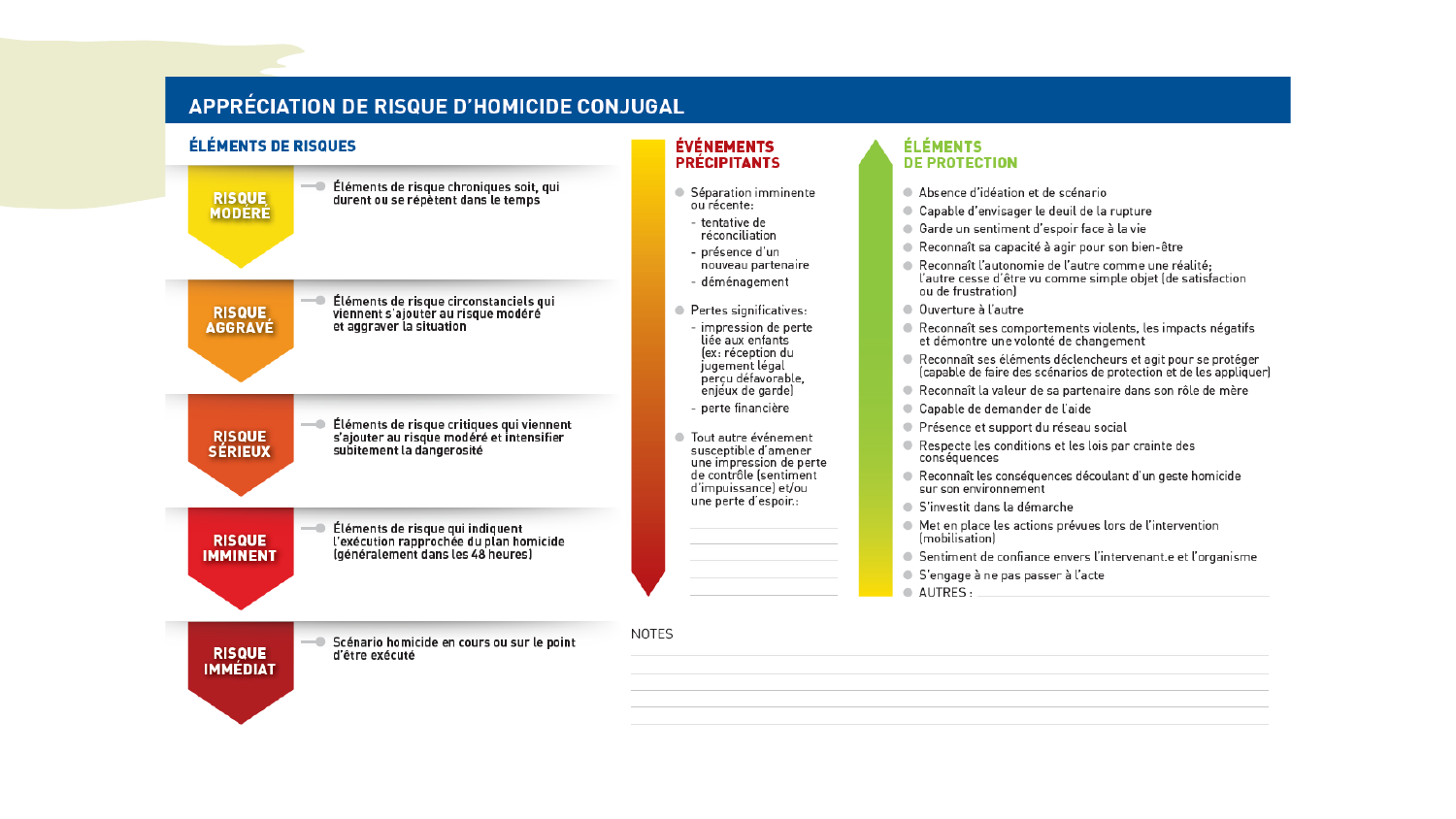# *Risk Assessement*

- To explore:
	- risk elements
	- the murder scenario
	- precipitating events
	- protective elements
	- the level of collaboration of people
- Risk level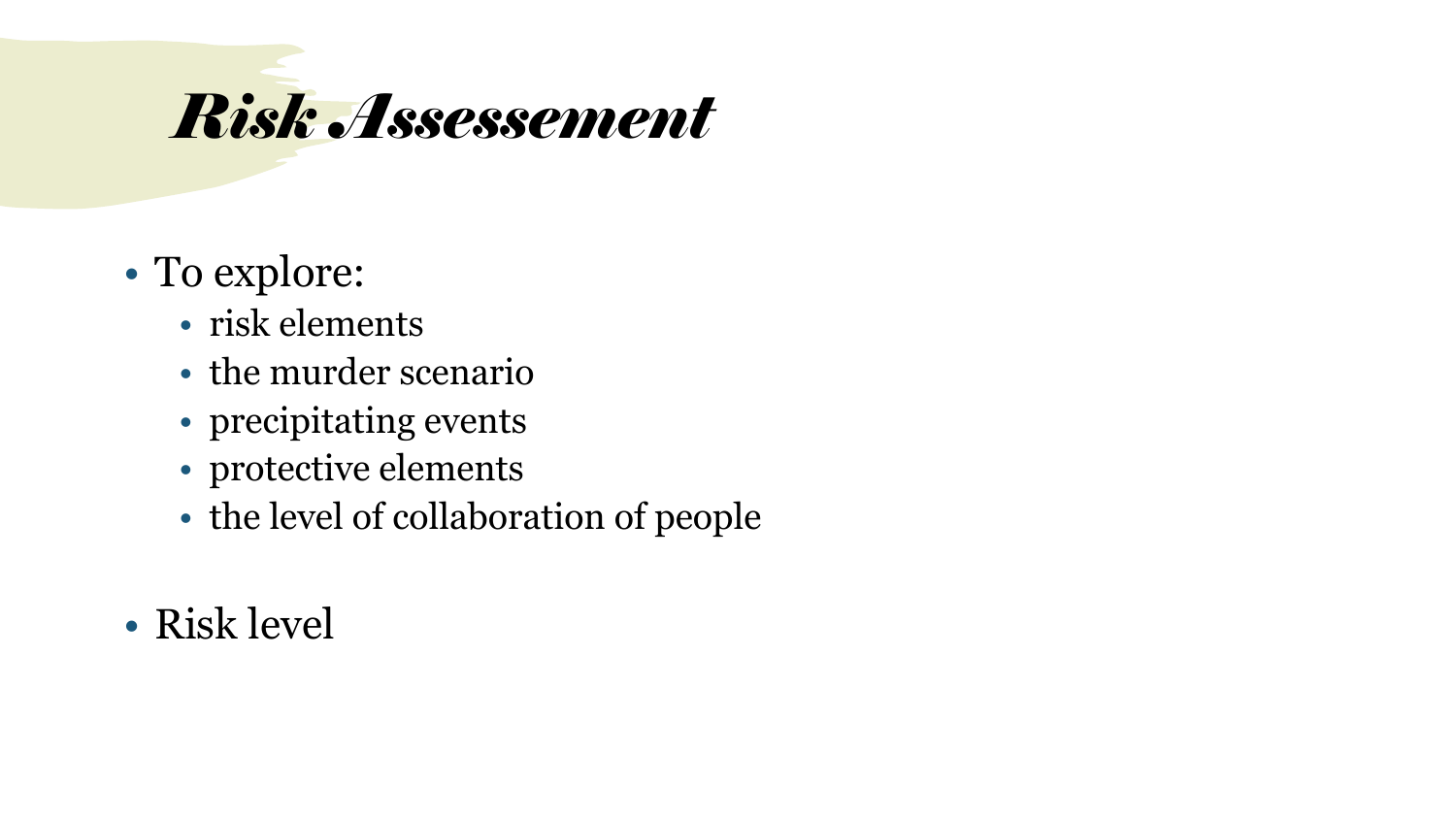# *Moderate Risk*

### **Risk elements either chronic, lasting or recurring over time**

- Overcontrol of emotions
- Rigidity
- Difficulties with empathy and compassion
- history of violence related to a past marital or intimate relationship
- Criminal or non-criminal history of violence outside the family
- History of violence against women
- Suicidal history
- History of depression
- Homicidal thoughts in the past
- Child Abuse
- Violence in the marital or intimate relationship
- Demonstration of obsessive jealousy
- Control of partner's behavior and dating
- Presence of firearm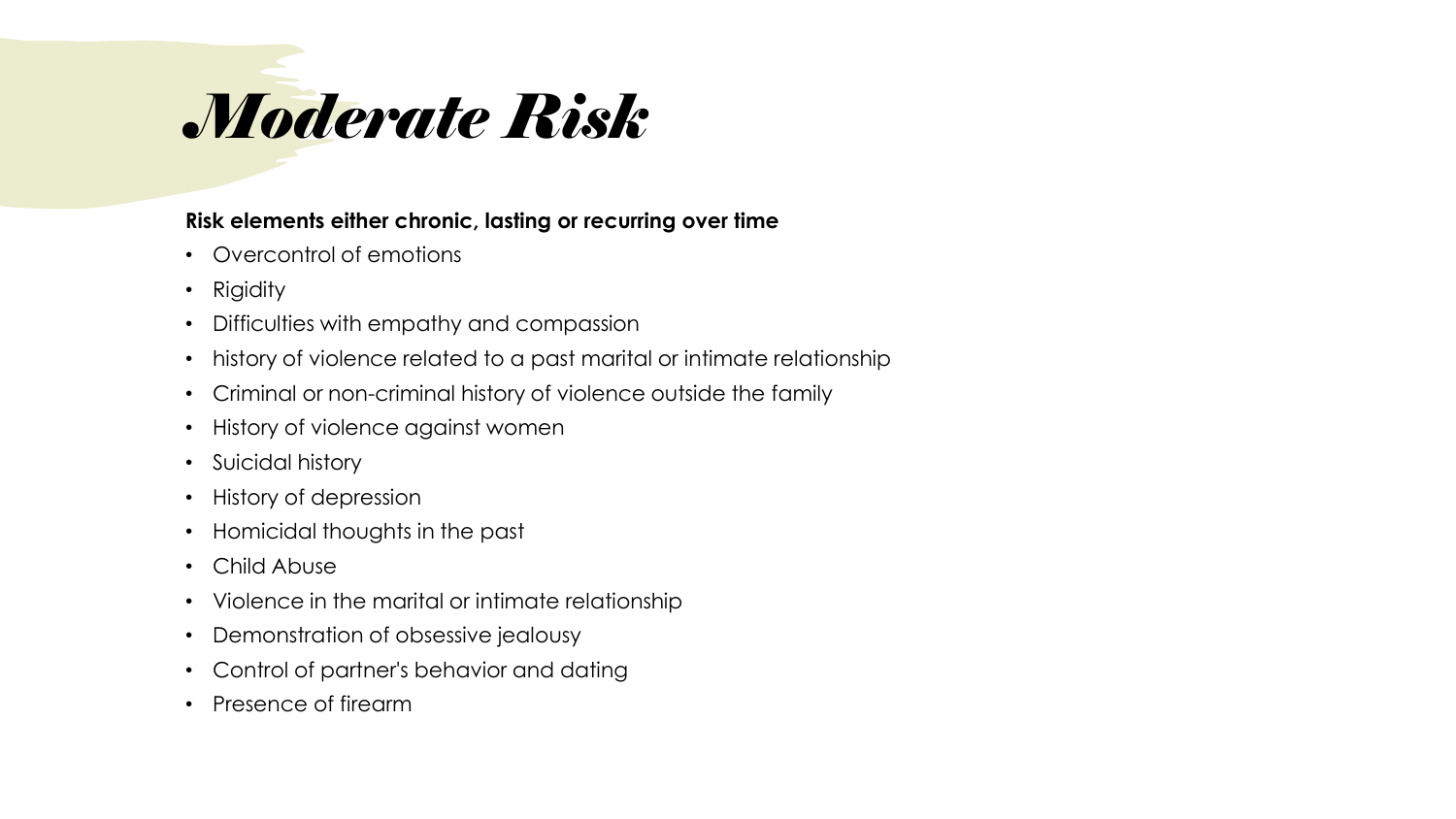# *Aggravated Risk*

#### **Circumstantial risk elements that add to the moderate risk and make the situation worse**

- Depressive signs
- Significant losses, insurmountable failure
- Suicidal thoughts
- Refusal of separation
- Disapproval of the presence of a new partner
- Revenge Rumination
- Feeling of betrayal, humiliation
- Perception that the partner risks destroying the family
- Rage
- Sudden change in attitudes and behaviors
- Contemptuous behavior or remarks towards the partner and lack of remorse
- Harassment
- Breach of release conditions
- Suicidal threats
- Death threats
- Lower level of accountability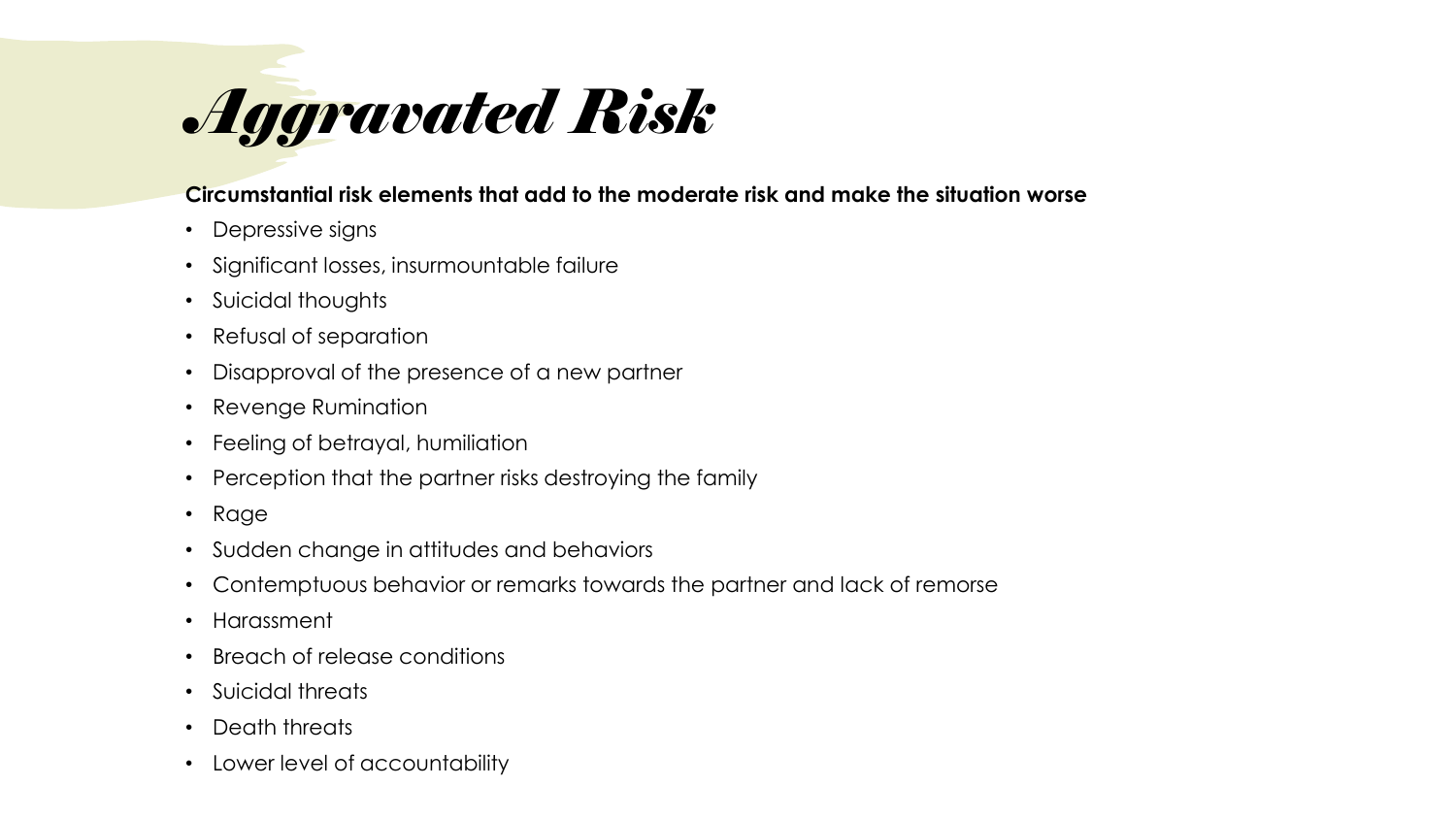# *Serious Risk*

#### **Critical risk elements that add to the moderate risk and suddenly intensify the dangerousness Planning the homicidal act**

- Objectification of the partner
- Increase in the frequency and severity of domestic violence in recent months
- Sexual violence
- Attempted strangulation (grabbing by the throat) or use of a weapon
- Active surveillance Immediate access to a weapon
- Sequestration
- Threats with a weapon
- Fear for life expressed by the victim
- Breakdown of the therapeutic alliance
- Abandonment of the help process
- Violence towards domestic animals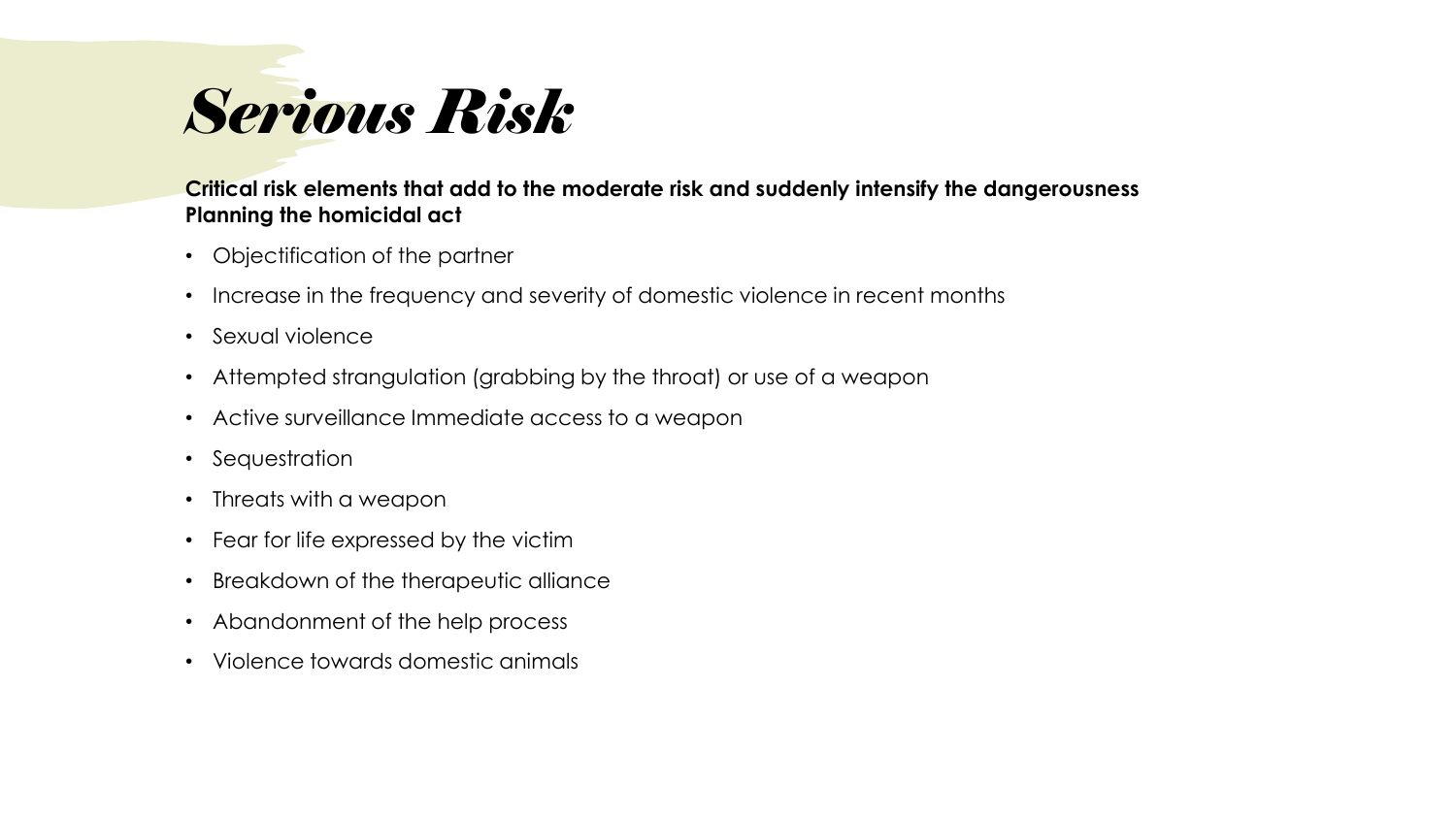# *Imminent Risk*

**Risk elements that indicate the early execution of the homicide plan (usually within 48 hours)**

- Life-threatening behaviors
- Definitive loss of hope for a continuation or resumption of the relationship
- Verbalization of intentions to cause serious injury
- Verbalization of homicidal intentions
- Concrete and realistic homicide plan (partial or complete)

### *Immediate Risk*

Homicide scenario in progress or about to be executed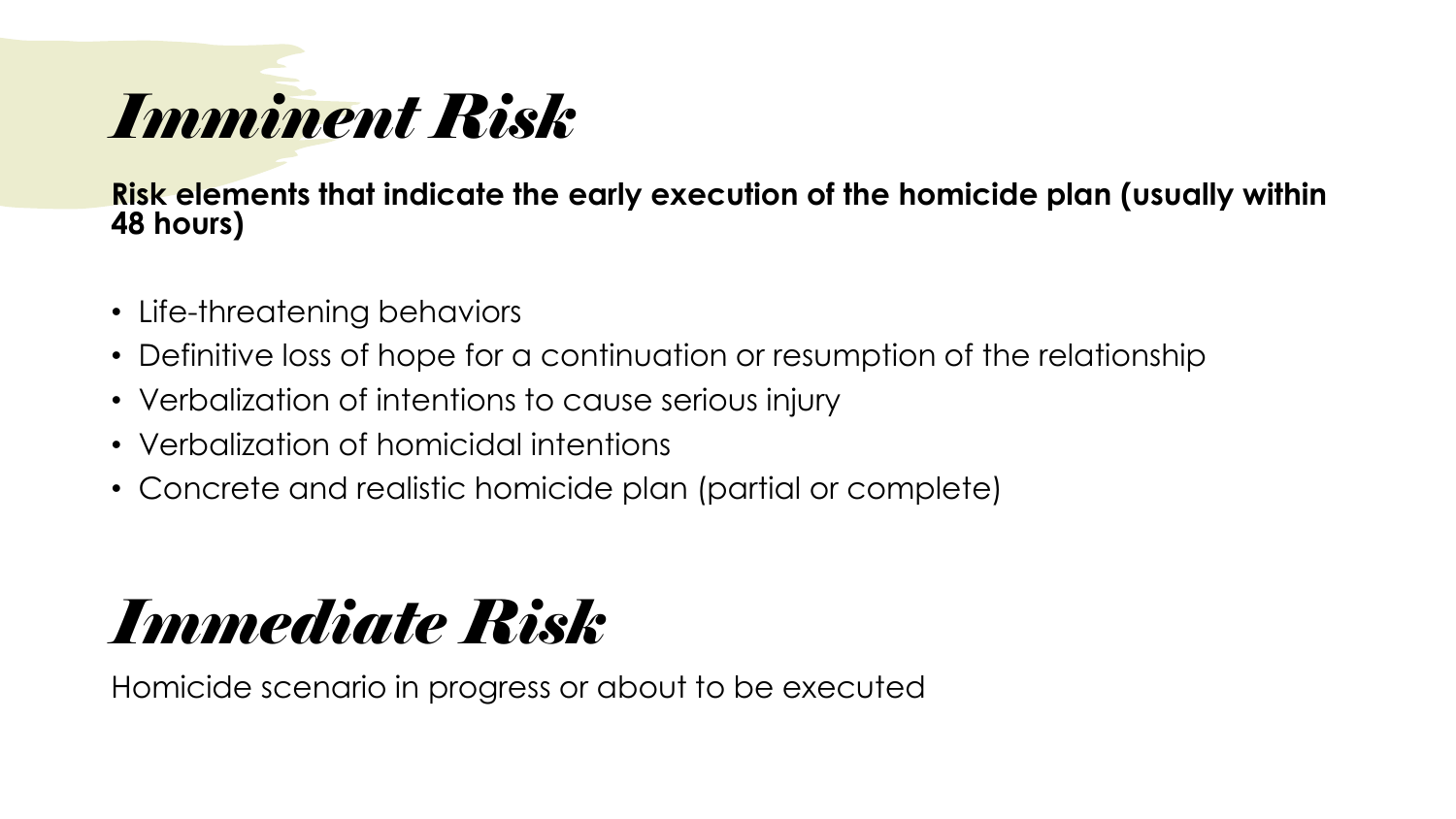# *Precipitating Events*

- The practitioner explores the various **precipitating events** in the situation that could influence the level of risk identified.
- Suggested questions:
	- What is the worst fear?
	- What would be done if it happened?
	- Would you say the worst is over or is yet to come? What makes you say that?
	- What triggers the homicidal thoughts?
	- In the last few days, when do they occur the most?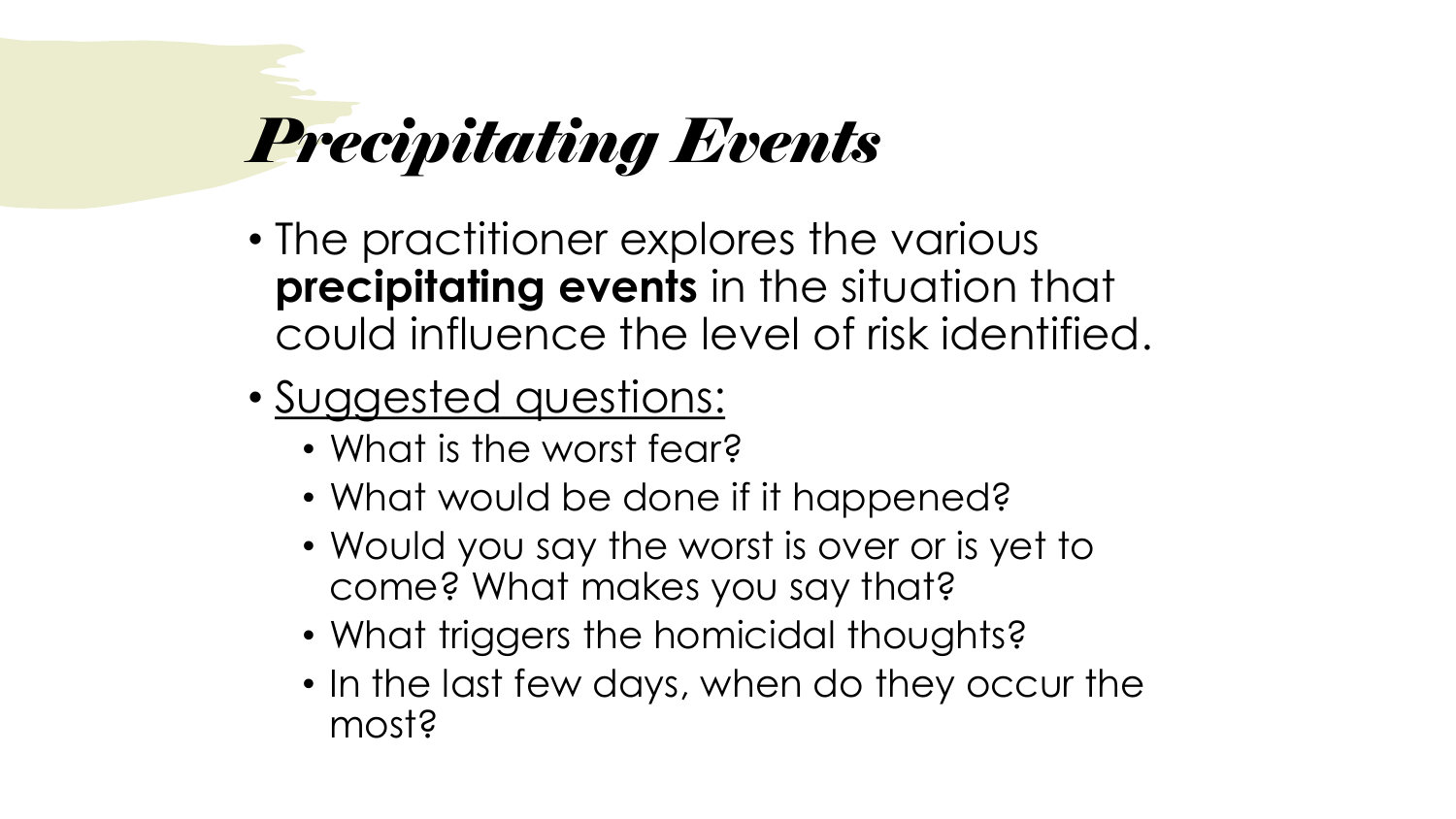# *Homicide Scenario*

Once the elements of risk have been documented, the worker must explore the presence of a homicidal scenario.

Suggested questions:

- Have you ever imagined the death of your partner?
- Did you imagine both of you dead?
- How often does the idea of killing her occur to you?
- When do you plan to kill her?
- Where did you expect this to happen?
- How do you plan to kill her?
- Have you taken steps to carry out your plan? Which?
- Have you thought about including other people in your plan (children, new spouse, other person in the family network or friends)?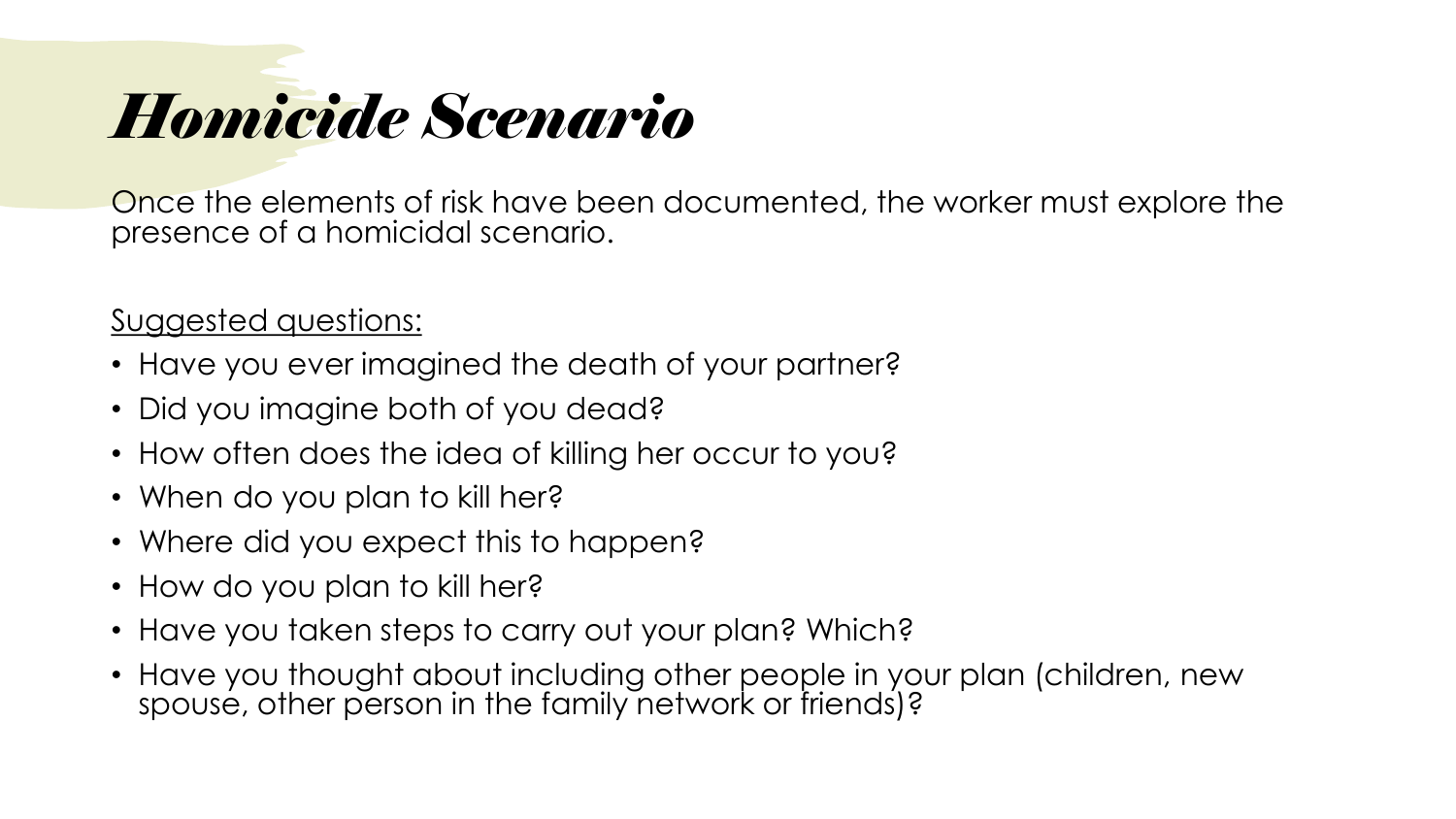### *Protective Elements*

• Significant elements for the participant that prevent him from implementing his homicide scenario

### • Suggested questions:

- What makes you talk about it today?
- Why has there been no action so far?
- Elements to prevent homicidal ideas?
- What could help not to act out?
- Have you ever considered the consequences of doing such a thing?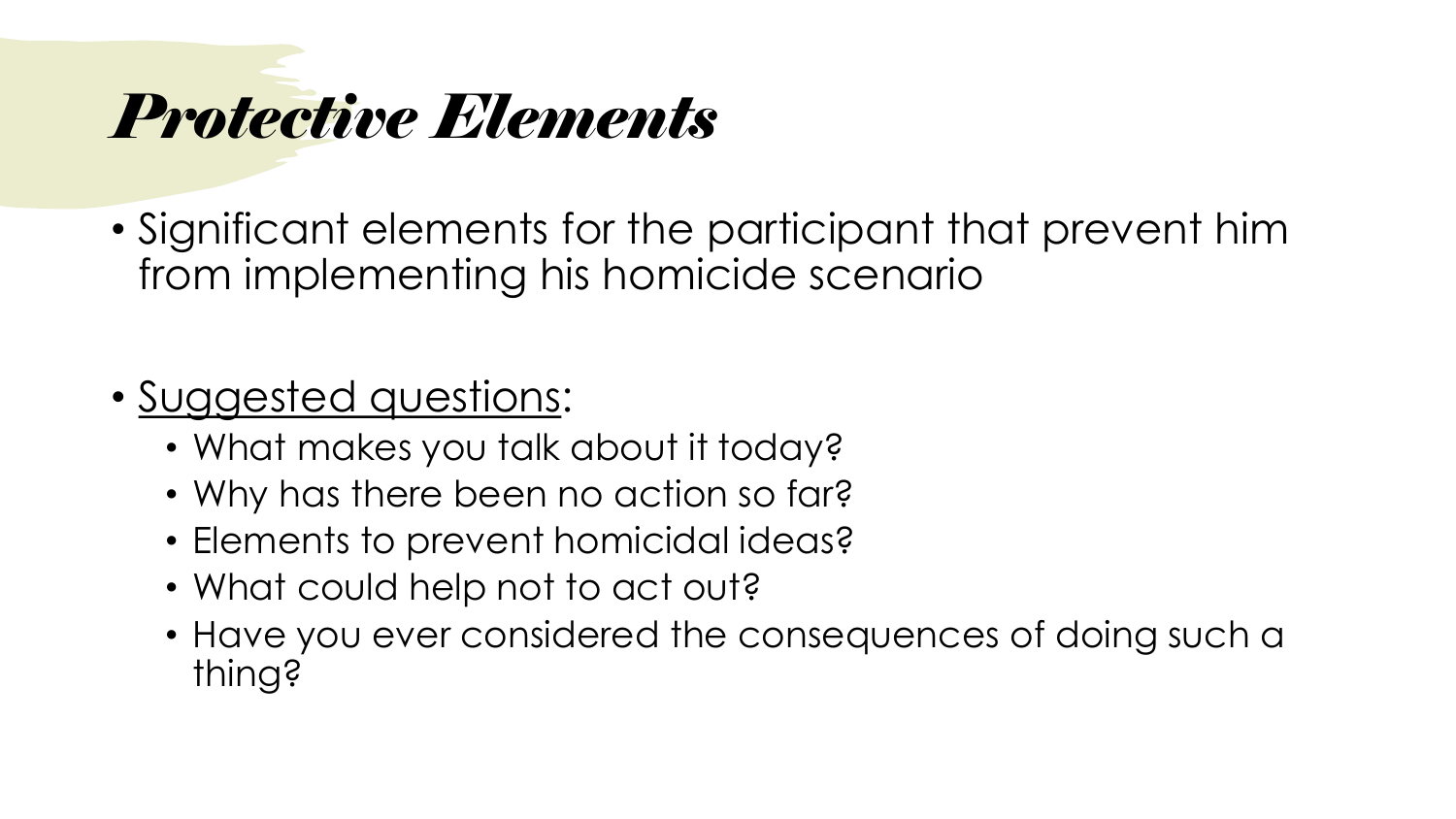

• Importance of risk assessment

• Risk management and monitoring adapted to the level of risk analyzed

• Concertation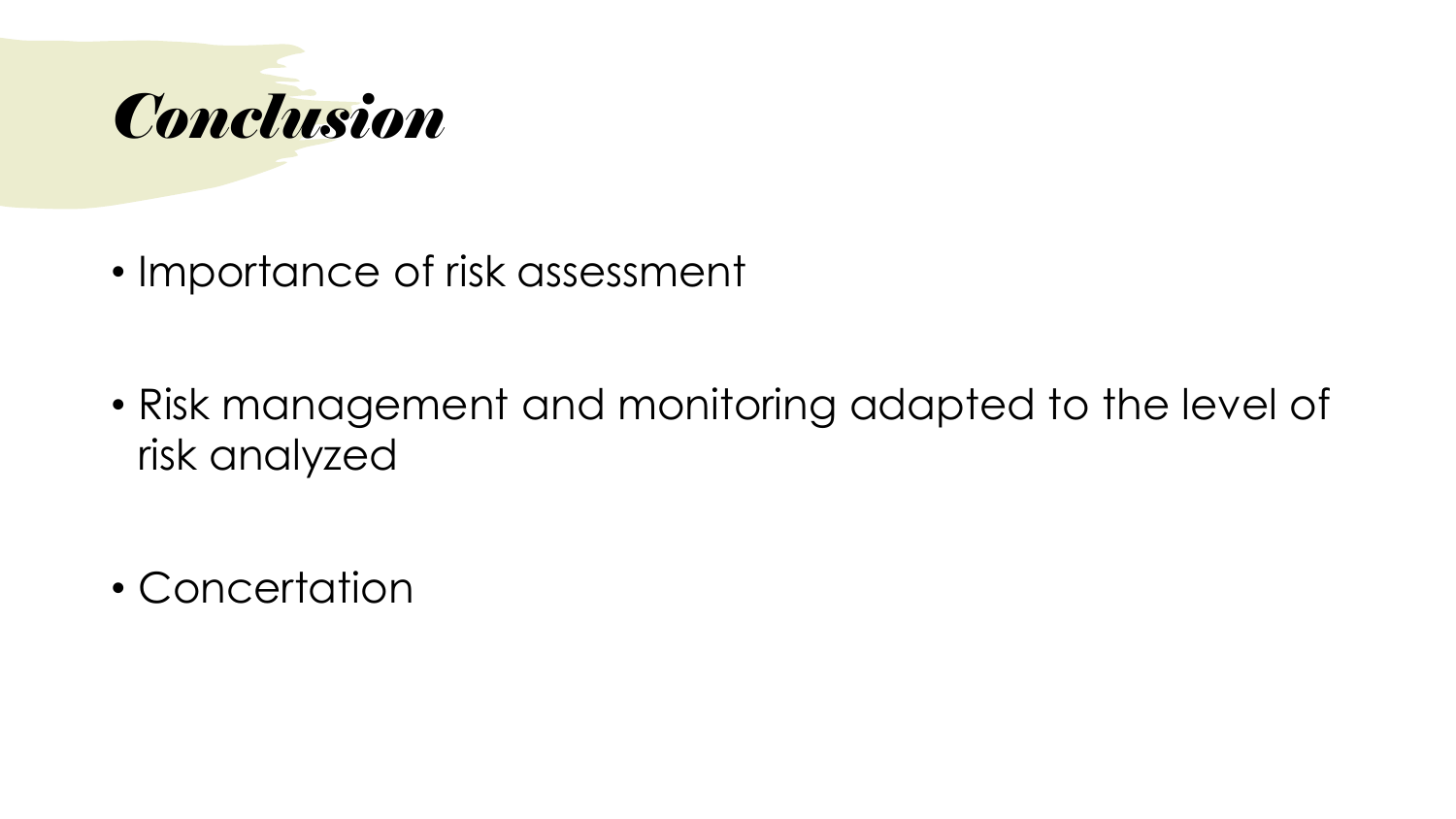

# Questions

Review of questions posted



www.alliancevaw.ca